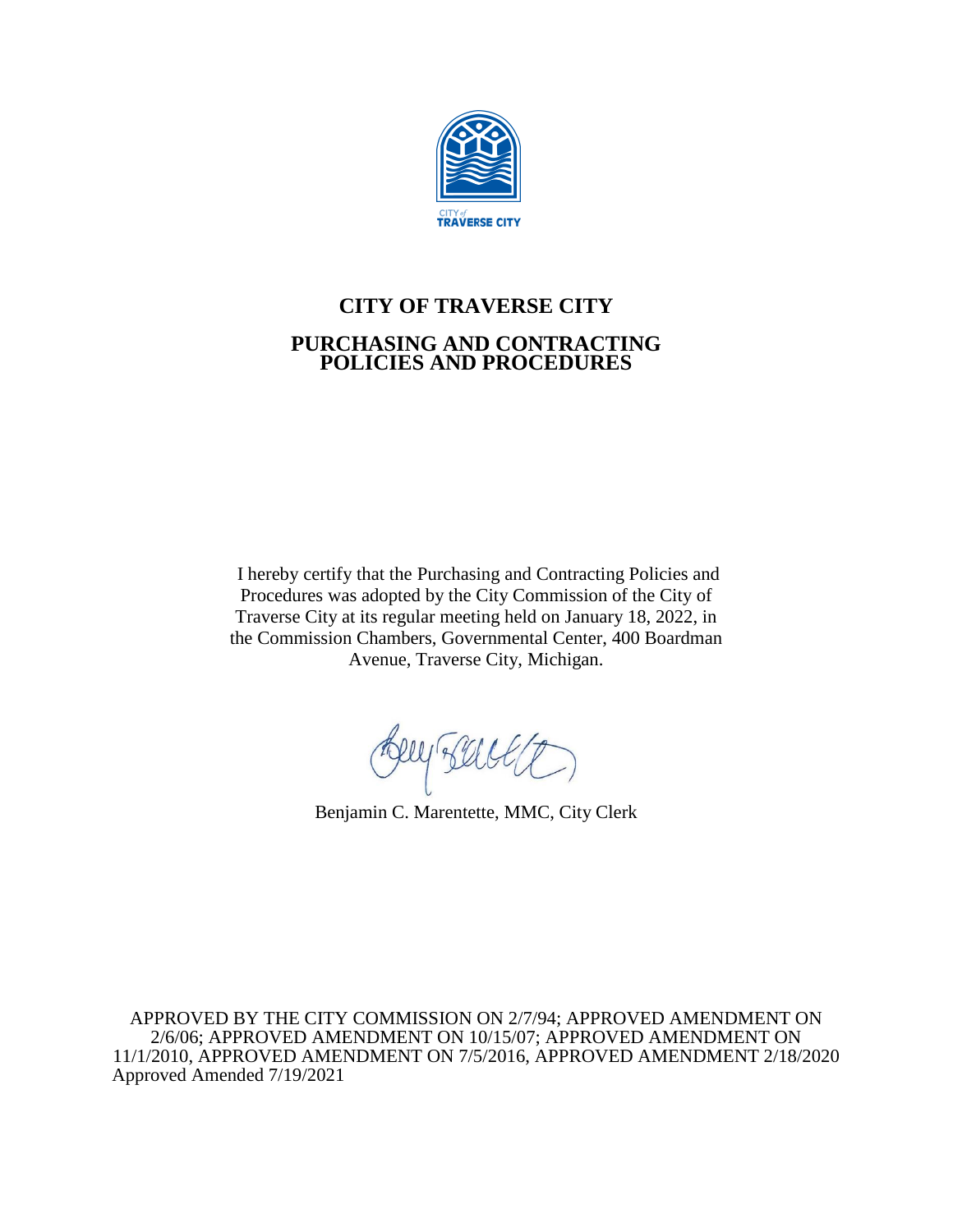## **CITY OF TRAVERSE CITY**

## **PURCHASING AND CONTRACTING PROCEDURES**

|                   |                                                           | Page      |
|-------------------|-----------------------------------------------------------|-----------|
| PART 1            | ORGANIZATION AND AUTHORITY                                | 3         |
| PART 2            | PURCHASING AND CONTRACTING POLICIES                       | $4 - 5$   |
| PART <sub>3</sub> | PURCHASING GOODS OR SERVICES<br><b>GENERAL PROCEDURES</b> | $6 - 7$   |
| PART 4            | <b>COMPETITIVE BIDDING PROCEDURES</b>                     | $8 - 10$  |
| PART 5            | <b>CONTRACTS</b>                                          | 11        |
| PART 6            | PAYMENT PROCESSING                                        | 12        |
| PART 7            | <b>BS&amp;A SOFTWARE ADMINISTRATION</b>                   | 13        |
| PART 8            | <b>GREEN PURCHASING</b>                                   | $14 - 15$ |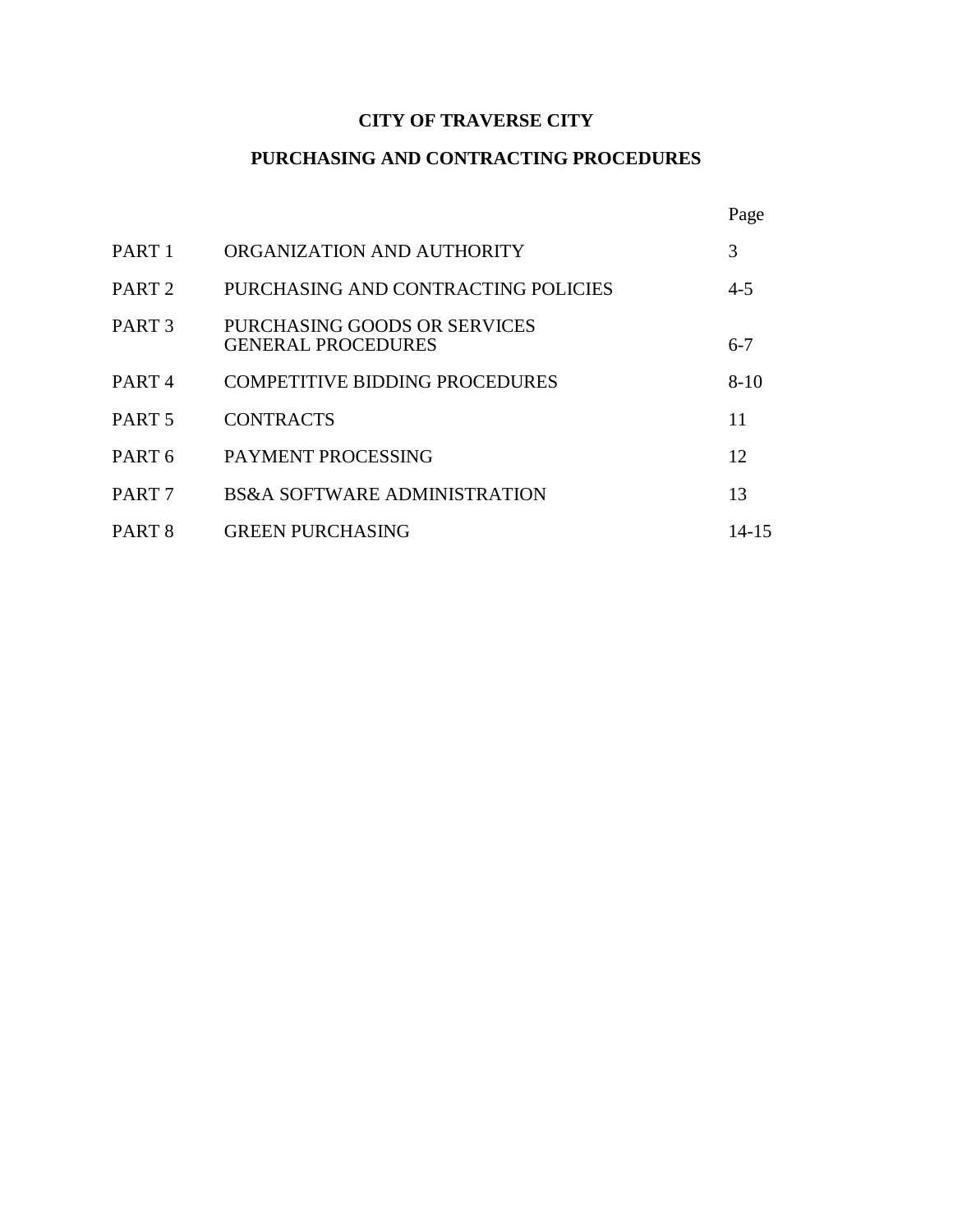#### **PART 1 ORGANIZATION AND AUTHORITY**

The purchasing department is a function of the City Manager's office delegated by the City Commission to the City Manager by ordinance according to the City Charter.<sup>1</sup> These purchasing and contracting policies shall apply to all City departments.

## **CITY COMMISSION**

## **CITY MANAGER**

## **PURCHASING AGENT**

## **CITY DEPARTMENT**

 $\overline{a}$ 

<sup>&</sup>lt;sup>1</sup>Traverse City Code, Section 230.01; Traverse City Charter, Section 40.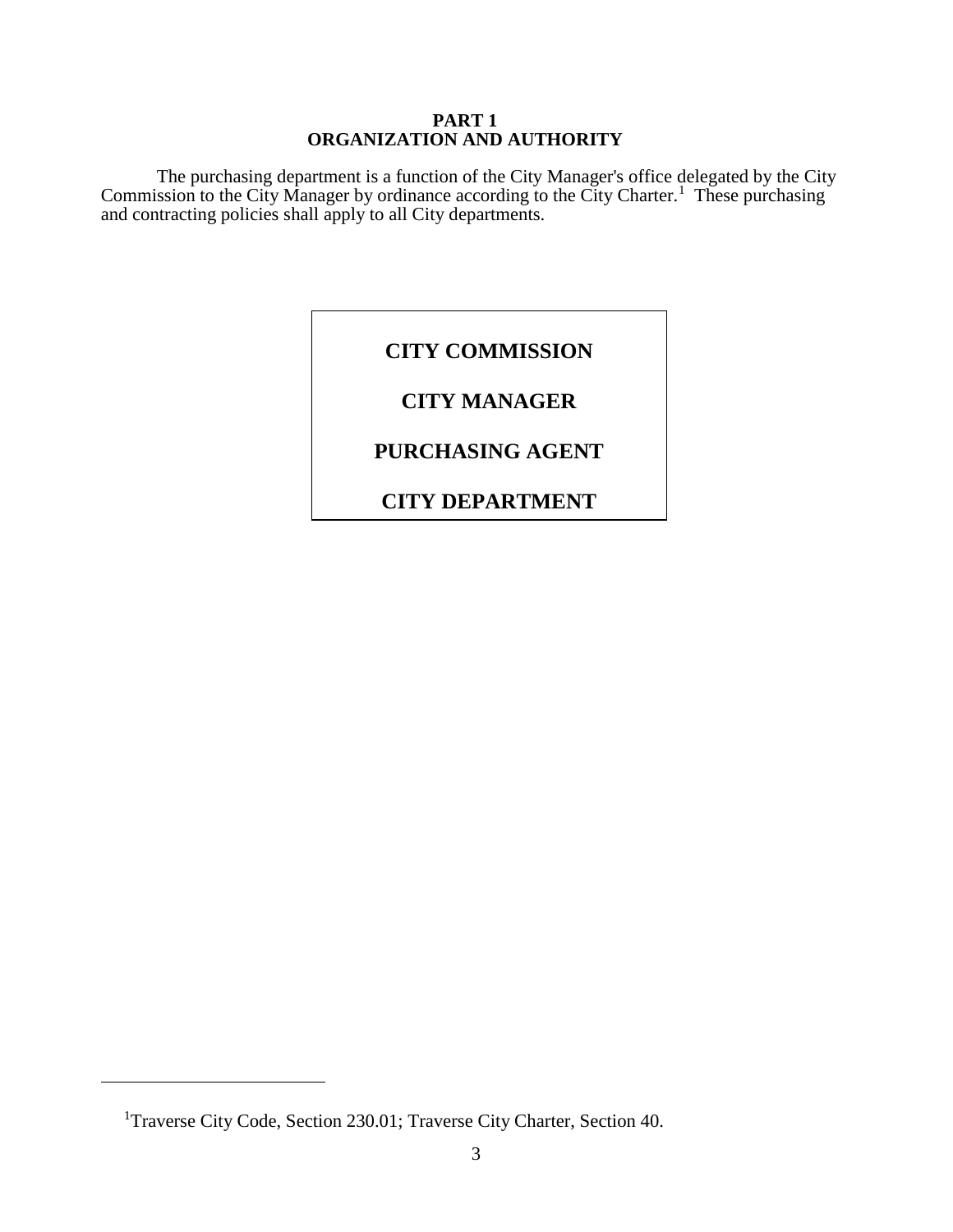#### **PART 2 PURCHASING AND CONTRACTING POLICIES**

#### Purpose

- 1. To obtain purchase contracts at the lowest available price utilizing the most economical procedures, which will also provide for efficiency in the letting of contracts and in securing the best source for goods, services, and construction for public use;
- 2. To provide for the fair and equitable treatment of all persons involved in public purchasing by the City;
- 3. To maximize the purchasing value of each public dollar spent; and
- 4. To provide safeguards for maintaining a procurement system of quality and integrity.
- 1. Local Government Rules. All purchases and contracts shall be made in accordance with the State of Michigan [Department of Treasury](https://www.michigan.gov/treasury/0,4679,7-121-1751_2194---,00.html) [Bulletins, Manuals, and Forms](https://www.michigan.gov/treasury/0,4679,7-121-1751_2194-171570--,00.html) related to [Accounting and Auditing for Local Government.](https://www.gao.gov/yellowbook/overview)
- 2. Process. Purchasing and contracting for the City shall be handled in a manner that promotes the best interests of the City while providing a fair opportunity for businesses to participate in the purchasing and contracting process.
- 3. Local Vendors. It is the Policy of the City of Traverse City to purchase from and contract with responsible Traverse City vendors whenever feasible within five counties: Antrim, Benzie, Grand Traverse, Kalkaska, and Leelanau. To ensure local bidding, responsible Traverse City vendors shall be notified of opportunities to bid to supply goods or services.
- 4. Quantity Purchases. Goods discounted for large quantity purchases shall be planned for and purchased whenever possible.
- 5. Overdrafts Prohibited. No purchase will be authorized, which would overdraft a budgetary account within a Department in a fund. Line item adjustments within a department and fund are allowable without a budget amendment by the City Commission. Department Heads contemplating a purchase that will exceed a budgetary account within a Department in a fund shall contact the City Treasurer and City Manager to request the necessary line item adjustment prior to initiating such a purchase.
- 6. Quality. The quality of goods and services is as important as the price. It can be ensured by preparing documents for competitive bidding that include precise specifications describing quality requirements. All such specifications shall permit competition wherever practicable. Bids shall be evaluated and awarded on the basis of the overall best value to the City.
- 7. Bribery. Bribery in any form represents malfeasance in office, evidence that public funds are being mismanaged, and any employee who has been determined to commit such malfeasance may be subject to appropriate disciplinary action.
- 8. Records Public. All specifications, bid documents (after the specified time for bid opening), purchase orders, and supporting documents are public records that shall be made available to the public upon request.
- 9. Endorsement. No City employee shall endorse or in any way permit the employee's name, position, or grant permission for the use of the City's name to be used and advertised to support a product, service, or a vendor.
- 10. Personal Purchases. No City employee shall make a personal purchase under a City account. No City employee shall use the City's name or his or her position to obtain special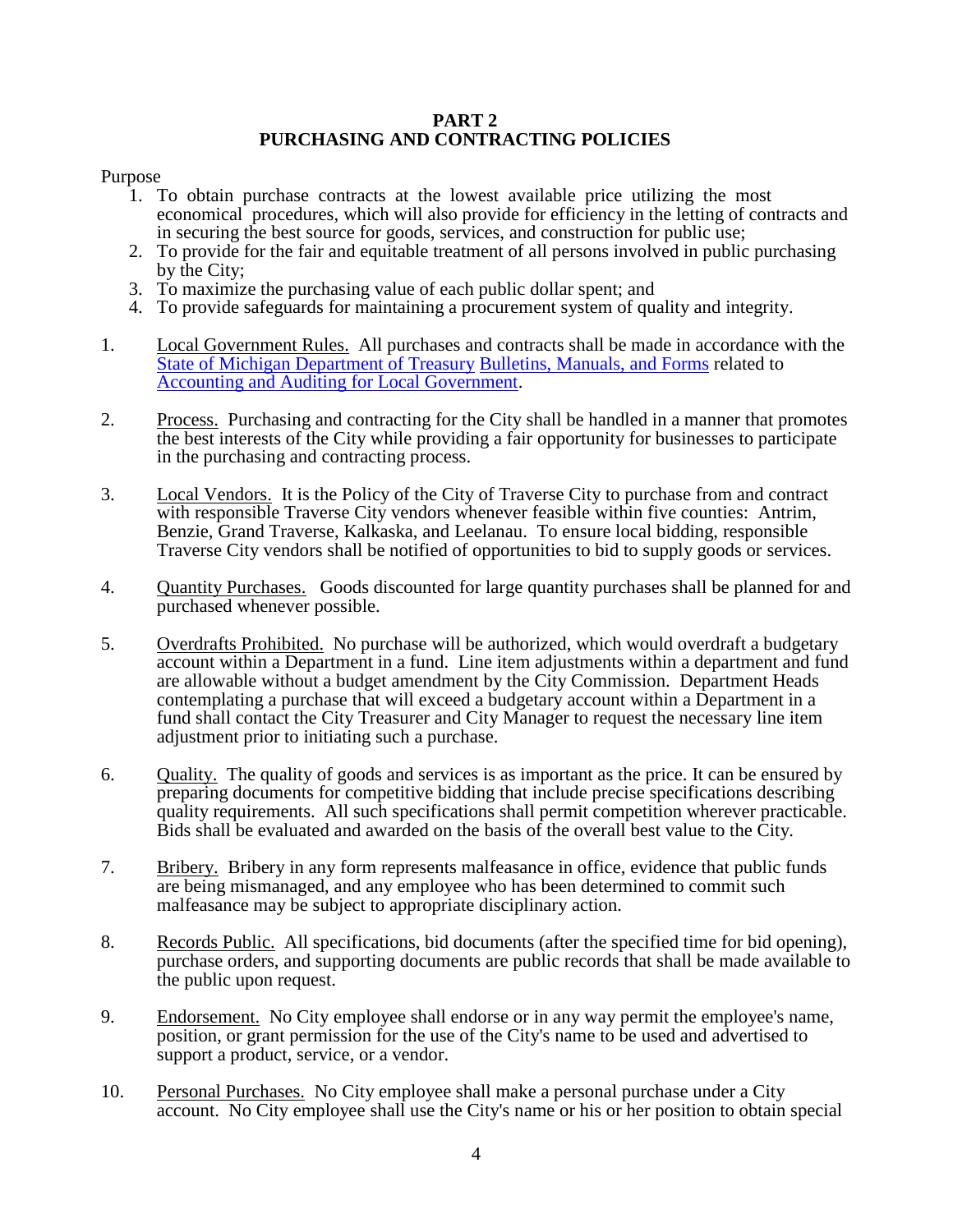consideration in a personal purchase.

- 11. Transaction Defined. A "transaction" means an exchange or transfer of goods and/or services. It includes cumulative purchases from the same vendor within a single fiscal year across all City Departments.
- 12. Records Retention. The Purchasing Agent shall retain copies of all purchase orders, and requisitions, and bid files in accordance with the City's adopted Record Retention Policy. Such records may be retained in an electronic format in the BS&A Purchase Order module.
- 13. Non-Discrimination. All contracts shall contain a clause stating that the parties agree not to discriminate against an employee or applicant for employment with respect to hiring, tenure, terms, conditions or privileges of employment, or a matter directly or indirectly related to employment because of race, color, religion, national origin, sex, age, height, weight, marital status, physical or mental disability, family status, sexual orientation, or gender identity.
- 14. Insurance-Reimbursed Quotes. It is the Policy of the City to follow the insurance company guidelines on informal quote requirements when a transaction will be fully reimbursed by the insurance company.
- 15. Quotes or Bids. When the Department Head submits the requisition to the Purchasing Agent, documentation is required for each vendor submitting a quote or bid, stating items, source, quantity, price discounts, shipping, delivery time, and contact information.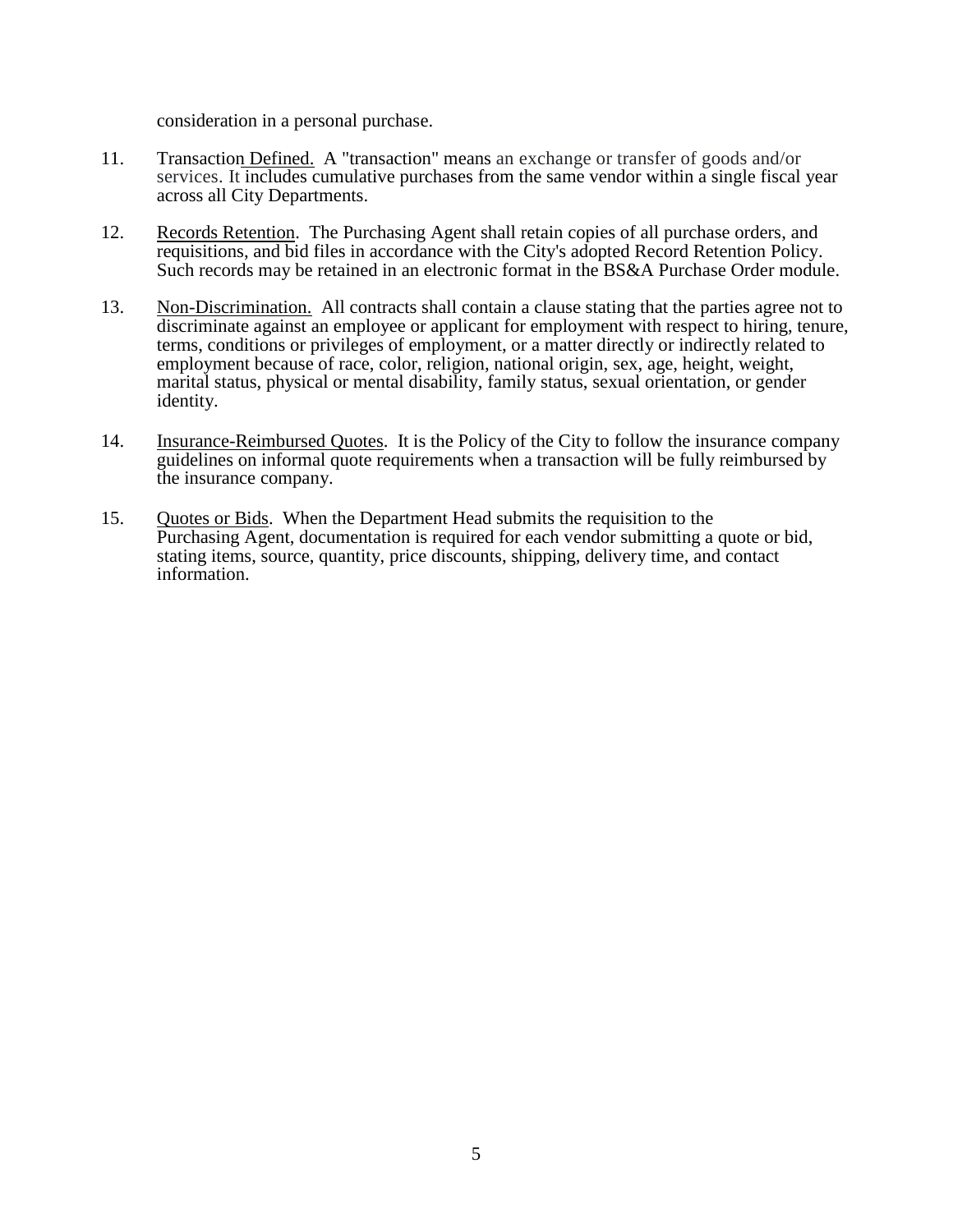#### **PART 3 PURCHASING GOODS OR SERVICES GENERAL PROCEDURES**

1. Transactions of \$2,000 or Less. Department Heads or their designees are authorized to purchase goods, products, contract labor, or services (i.e., "transactions") directly from vendors for any transaction of \$2,000 or less. All such transactions shall be paid via the Accounts Payable process in BS&A. Every effort to obtain the best price will be made.

2. Transactions Over \$2,000 to \$17,000; Requisitions. Department Heads or their designees seeking to complete transactions that will cost over \$2,000 up to \$9,000 shall, prior to placing an order with a vendor:

- (a) Obtain informal (written or telephone) quotations from at least three vendors, except three quotations are not required in the event:
	- (i) Of an emergency as defined in Traverse City Code or
	- (ii) The vendor is the sole source for an item; or
	- (iii) The vendor is the sole source for an item requiring matching or compatibility with current goods.
	- (iiii) The City Manager determines that the public interest will be best served by purchase from or jointly with another unit of government (including through a state or federal cooperative procurement programs), when an emergency exists, or when the public interest will be best served without obtaining quotes, such as in the employment of professional services.
	- (b) For transactions between \$9,001 to \$17,000, the City Manager's approval is required.
- (c) Prepare and submit to the Purchasing Agent a Requisition in BS&A requesting that the Purchasing Agent issue a Purchase Order for the goods or products.

The Department Head may choose the competitive bid procedure for transactions which, in his or her opinion, could be advantageously purchased through competition.

3. Transactions Over \$17,000; Competitive Bidding; Requisitions. For transactions that will cost over \$17,000 Department Heads or their designees shall:

- (a) Prepare or have prepared precise specifications describing the transaction and submit them to the Purchasing Agent for processing through the competitive bid procedure described in Part 5.
- (b) Prepare a blanket purchase order for cumulative purchases across the City with the same vendor.
- (c) Upon approval by the City Commission, prepare and submit to the Purchasing Agent a Requisition form requesting that the Purchasing Agent issue a purchase order for the transaction.

Competitive bidding shall not be required when the City Commission shall determine by an affirmative vote of 5 members that the public interest will be best served by purchase from or jointly with another unit of government (including through a state or federal cooperative procurement program), when an emergency exists, or when the public interest will be best served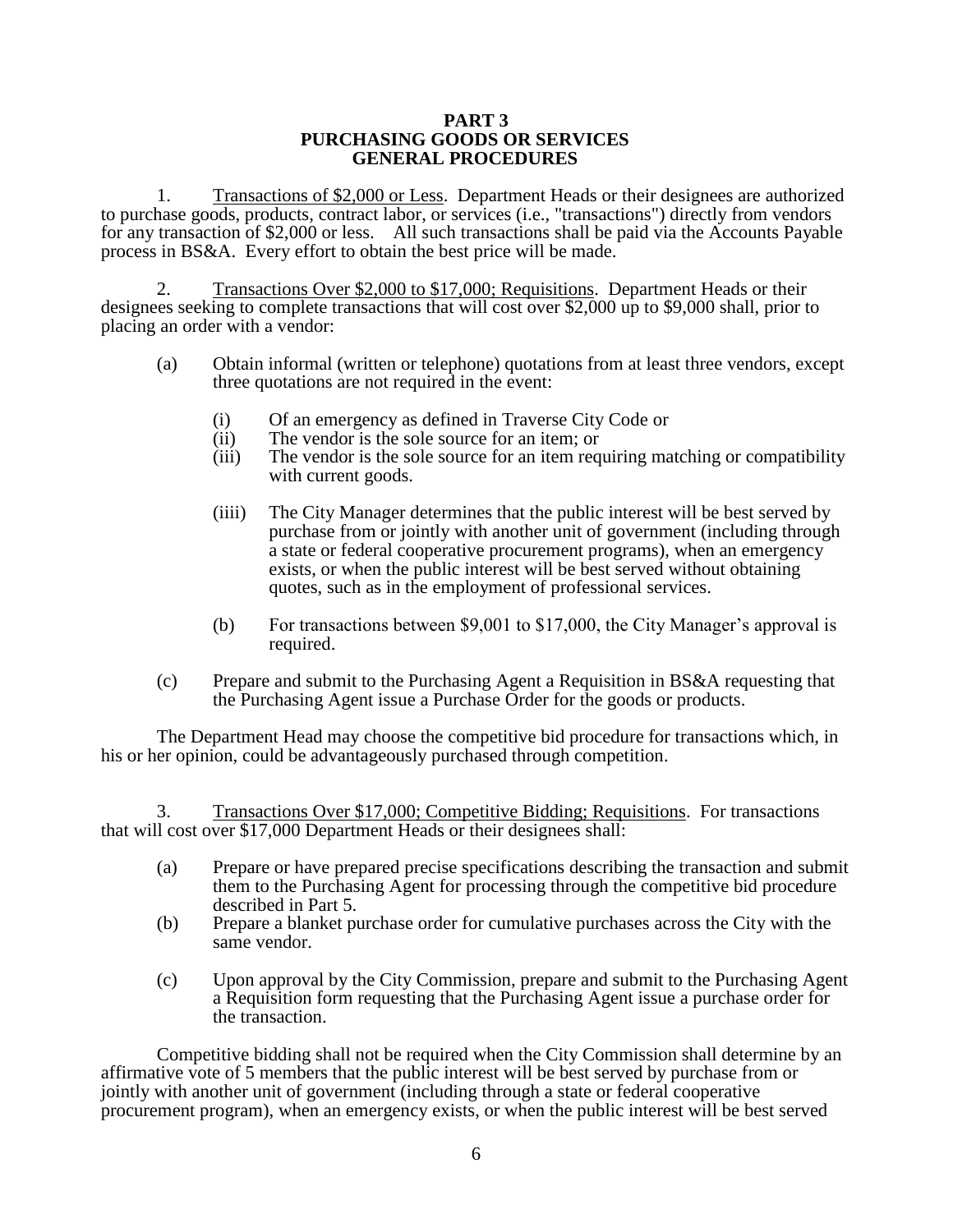without obtaining bids, such as in the employment of professional services.

| <b>Purchase Amount</b>                           | <b>Purchasing Process</b>                                                                                                           |  |  |
|--------------------------------------------------|-------------------------------------------------------------------------------------------------------------------------------------|--|--|
| $$0 - $2,000$                                    | 1. Pay Invoice or Receipt in BS&A AP                                                                                                |  |  |
| $$2,001 - $9,000$ single<br>purchase             | 1. Request Requisition to become Purchase Order in BS&A PO,<br>Send PO to vendor<br>2. Pay Invoice or Receipt in BS&A AP against PO |  |  |
|                                                  |                                                                                                                                     |  |  |
| \$9,001 to \$17,000                              | 1. Request Requisition to become Purchase Order in BS&A PO,<br>Send PO to vendor                                                    |  |  |
|                                                  | 2. Pay Invoice or Receipt in BS&A AP against PO                                                                                     |  |  |
|                                                  | 3. City Manager approval required.                                                                                                  |  |  |
| $$17,000+$ single or<br>cumulative purchase with | 1. Request City Commission Approval                                                                                                 |  |  |
| the same vendor across the<br>City               | 2. Sign Contract/Agreement, Add to BS&A                                                                                             |  |  |
|                                                  | Request Requisition to become Purchase Order in BS&A PO,<br>3.<br>link to Contract/Agreement, Send PO to vendor                     |  |  |
|                                                  | Pay Invoice or Receipt in BS&A AP against PO<br>4.                                                                                  |  |  |

4. Receipt of Goods. Goods and products received shall be examined upon receipt to detect any damage or defects and to determine if specifications have been met.

If the item is satisfactory, the related invoice, when received, may be provided to the City Treasurer Department for processing.

If the item is unsatisfactory, the Department Head shall reject the invoice and include the reasons for rejection. The Department Head shall work with the vendor to resolve any issues.

The Department head or designee shall be solely responsible for rejections but may request assistance from the Purchasing Agent, the City Treasurer, or the City Manager.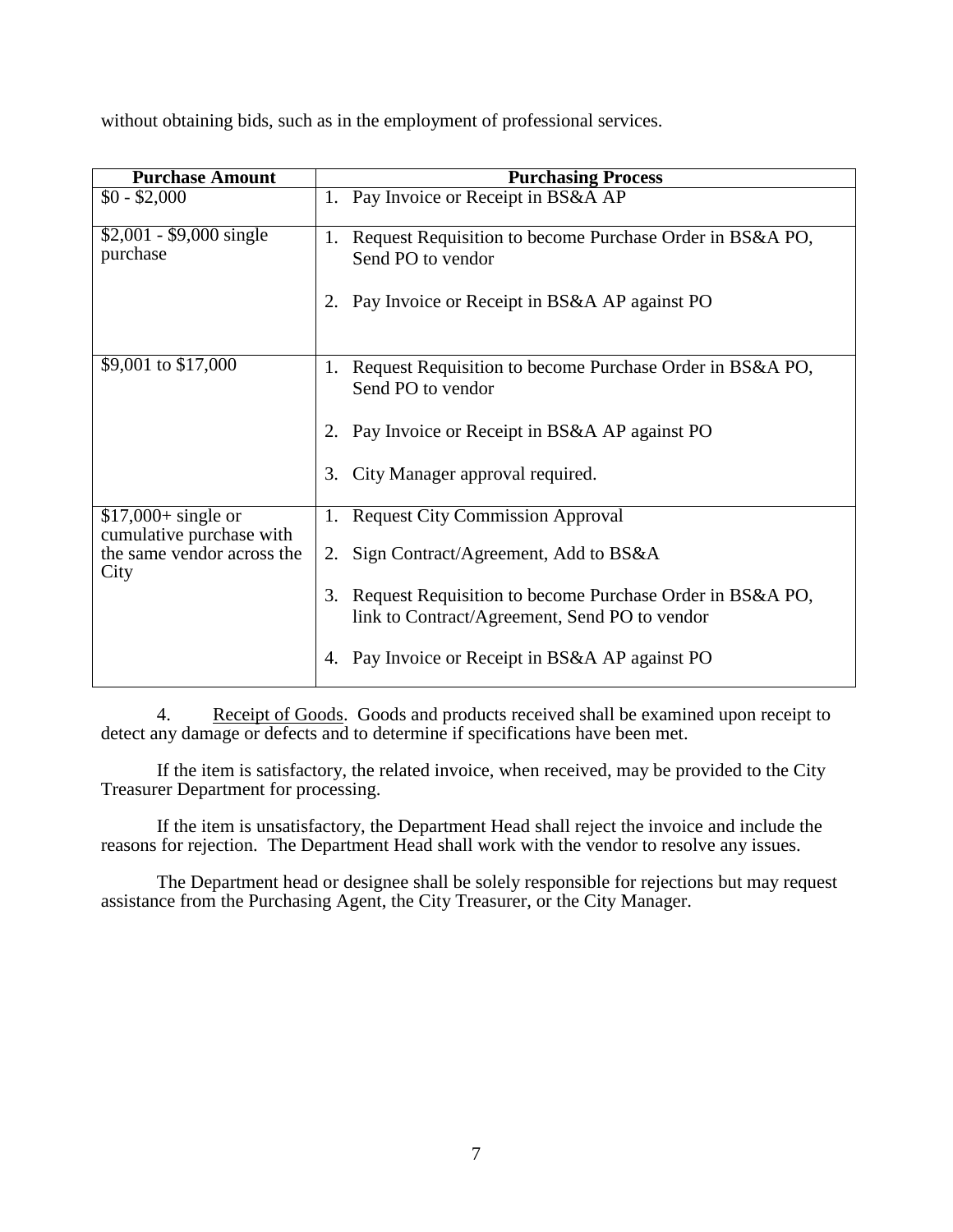#### **PART 4 COMPETITIVE BIDDING PROCEDURES**

1. Sealed Bids. Sealed bids are required in all transactions involving expenditures of more than \$9,000, including cumulative purchases across all City Departments. "Sealed bid" means a written response to a solicitation that requires a public bid opening. Sealed bids shall strictly comply with submission criteria to protect the integrity of the sealed bid process. It is the bidder's responsibility to ensure compliance with submission requirements. The Purchasing Agent may disqualify a sealed bid that does not conform to the submission requirements. Telefaxes are not acceptable. Electronically submitted bids shall only be submitted to the Purchasing Agent or other appropriate City staff member opening the bid. When such bids are submitted, the bidder shall be instructed to indicate, in the subject line of the e-mail, "Sealed Bid" and indicate the project description. The Purchasing Agent or any City staff member shall not open the e-mail or attachments until the bid opening described in Part 5 subsection 5 of this Policy. If a City staff member other than the Purchasing Agent or City staff member opening the bid receives such an email, they shall inquire of the Purchasing Agent or other City staff member opening the bid as to the time and of the bid opening and not open or forward such an e-mail until that time. Bids submitted by e-mail are required to be e-mailed to [tcmanage@traversecitymi.gov.](file:///C:/Users/ltlaucht/Downloads/tcmanage@traversecitymi.gov)

2. Initiation of Competitive Bidding Procedure. The Department Head or designee shall initiate this procedure by submitting a written request to the Purchasing Agent, along with a vendor's list and specifications. The Department Head or designee may request the assistance of the Purchasing Agent in preparing specifications.

3. Specifications. The Purchasing Agent shall review and approve all specifications prior to bidding. Whenever possible, specifications shall include a proposed contract, insurance requirements, and bond requirements, if any.

4. Publication. The Purchasing Agent shall publish an advertisement for bid on the City website and other locations to increase interest, such as a local newspaper or professional publication, for at least two days. The final publication day shall not be later than one week prior to the bid opening date.

5. Bid Opening. The Purchasing Agent shall select the time and place of the bid opening. The Purchasing Agent and the requesting Department Head or designee shall attend the bid opening and record the bids received. Bid openings shall be public. At the bid opening, the Department Head or designee or the Purchasing Agent may request clarification of a bid from any vendor attending the bid opening. No bids shall be accepted after the deadline indicated.

6. Bid Award. The Department Head or designee shall submit to the City Manager a written request and recommendation of the bid award, along with a requisition (if appropriate). If the bid is more than \$17,000, the City Manager shall submit his or her recommendation to the City Commission for approval. After approval by the City Commission, the Purchasing Agent or City Manager shall complete the purchase order and agreement/contract. The Department Head or designee shall notify the successful contractor of the award of the bid.

7. Delegation of Bidding Procedure. The City Manager or the Purchasing Agent may delegate authority to handle a department's competitive bidding process to a department in lieu of handling by the Purchasing Agent. A department may adopt additional bidding requirements, not in conflict with these policies and procedures or any federal, state, or local laws.

Exceptions to Competitive Bidding. Competitive bidding shall not be required when the City Commission determines by an affirmative vote of five members that the public interest will be best served by purchase from or jointly with another unit of government (including through a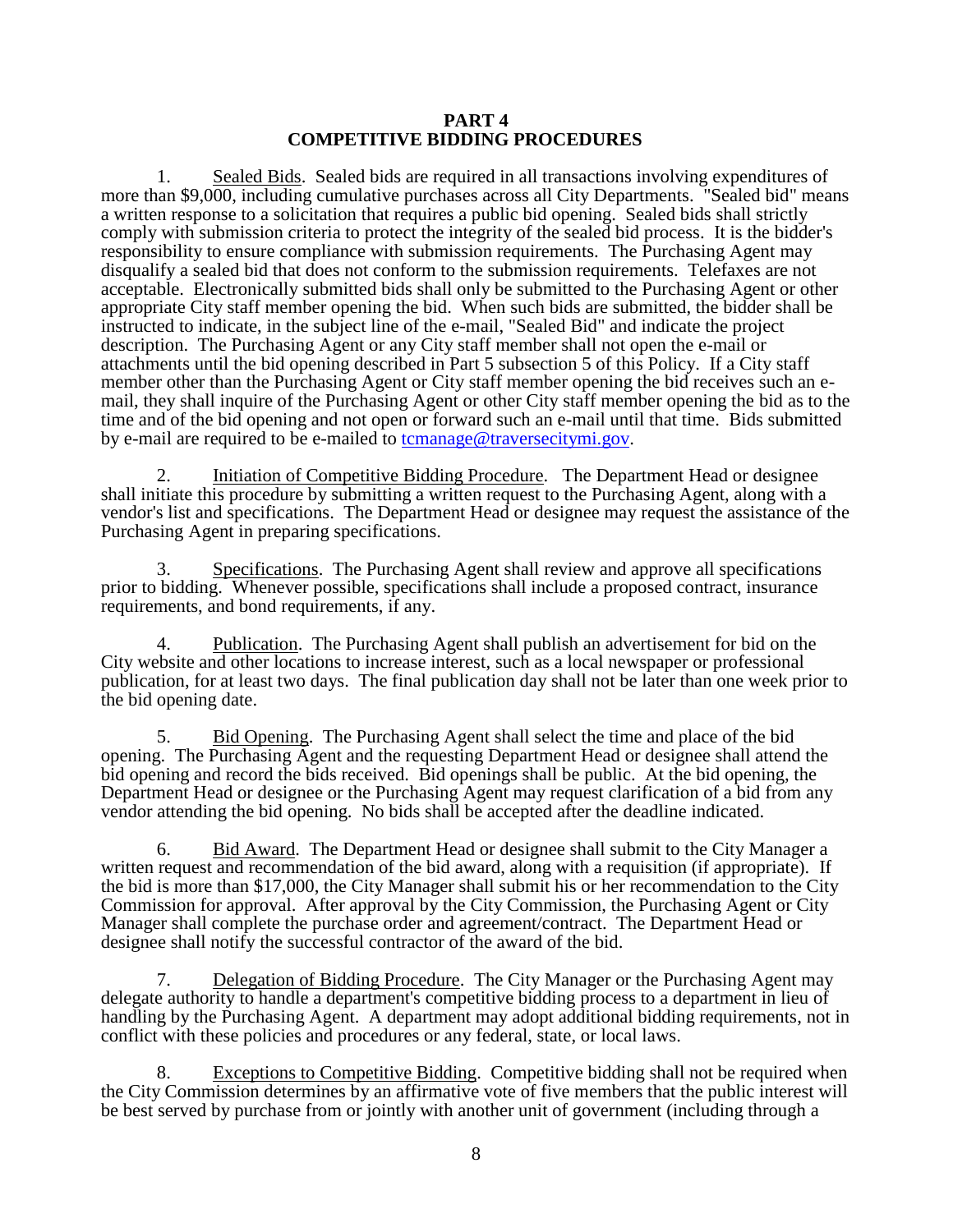state or federal cooperative procurement program), when an emergency exists, or when the public interest will be best served without obtaining bids, such as in the employment of professional services.

9. Sole Bidders. In the event only one bid is received, the department head may recommend the award of the sole bid if the following conditions have been met:

- (a) Due diligence has been performed in soliciting bids according to these policies and procedures, and
- (b) The bid has been evaluated and determined to be reasonable based on past purchases and evaluation of the market.

10. Disqualification. The bid documents shall include a form requiring certification by the vendor that none of the following circumstances have occurred with respect to the vendor, an officer of the vendor, or an owner of a 25% or more share in the vendor's business, within three years prior to the bid:

- (a) conviction of a criminal offense incident to the application for or performance of a contract;
- (b) conviction of embezzlement, theft, forgery, bribery, falsification or destruction of records, receiving stolen property, or any other offense which currently, seriously and directly reflects on the vendor's business integrity;
- (c) conviction under state or federal antitrust statutes;
- (d) attempting to influence a public employee to breach ethical conduct standards; or
- (e) conviction of a criminal offense or other violation of another state, local, or federal law, as determined by a court of competent jurisdiction or an administrative proceeding, which in the opinion of the City indicates that the bidder is unable to perform responsibly or which reflects a lack of integrity that could negatively impact or reflect upon the City of Traverse City, including but not limited to, any of the following offenses or violations of:
	- i. The Natural Resources and Environmental Protection Act.
	- ii. A persistent and knowing violation of the Michigan Consumer Protection Act.
	- iii. Willful or persistent violations of the Michigan Occupational Health and Safety Act.
	- iv. A violation of federal, local, or state civil rights, equal rights, or nondiscrimination laws, rules, or regulations.
	- v. Repeated or flagrant violations of laws related to the payment of wages and fringe benefits.
- (f) the loss of a license or the right to do business or practice a profession, the loss or suspension of which indicates dishonesty, a lack of integrity, or a failure or refusal to perform in accordance with the ethical standards of the business or profession in question

In the event that the vendor is unable to certify, the vendor may be disqualified. A disqualified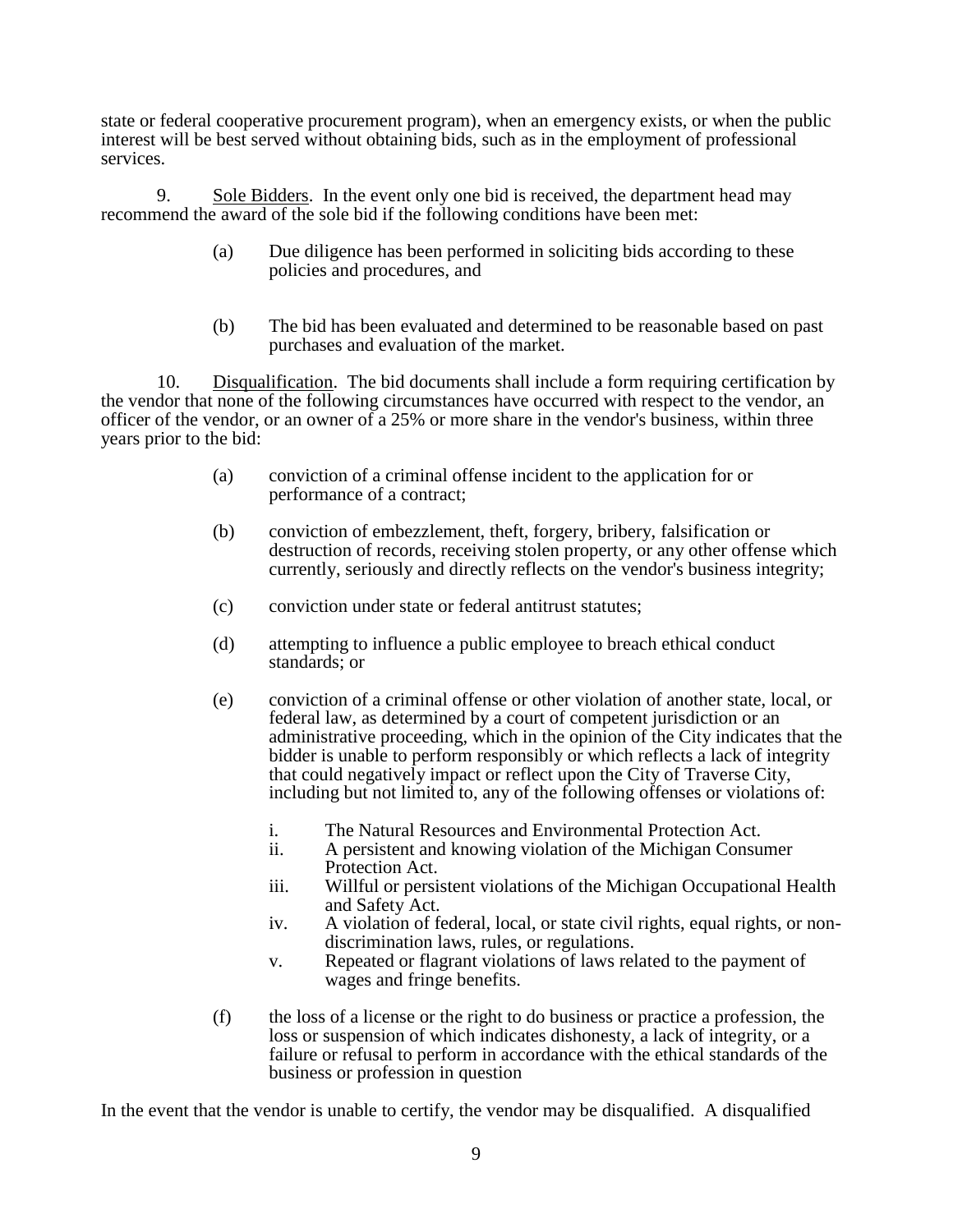vendor may appeal the disqualification to the City Commission by written letter to the City Manager or City Clerk received by either of them within seven (7) calendar days after notice to the vendor of the disqualification. Upon filing such an appeal, the contracting and bidding process shall be stopped or extended as the situation requires to hear the appeal.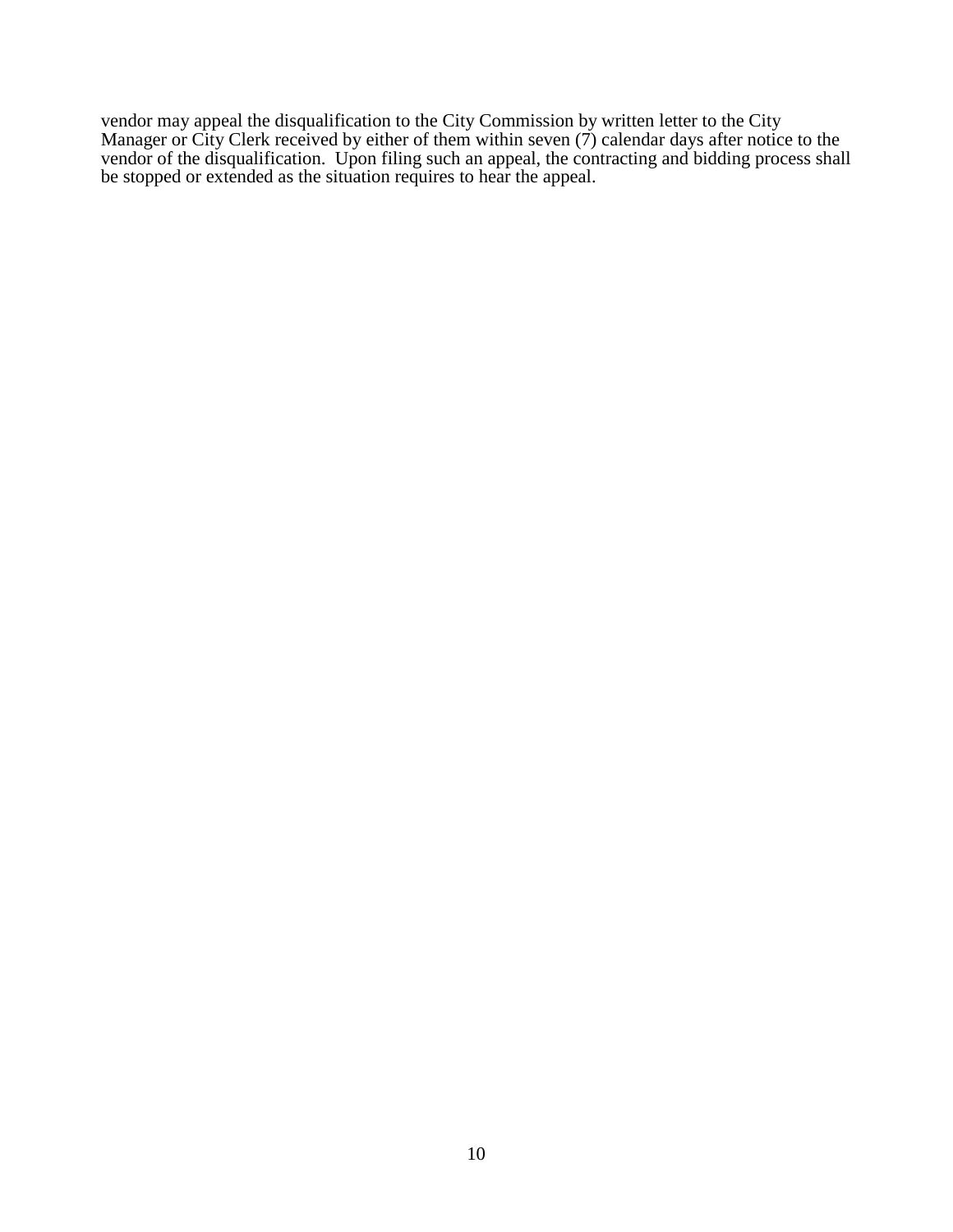### **PART 5 CONTRACTS**

- 1. The City Attorney shall review all contracts for approval as to form.
- 2. Purchases less than \$9,000 do not require a contract. If a vendor requests a contract for \$9,000 or less, the Department Head may sign after the City Attorney has reviewed all contracts as to form.
- 3. Contracts equal to or greater than \$9,000 but less than \$17,000 must be signed by the City Manager after the City Attorney has reviewed all contracts as to form.
- 4. City Commission Approval Required. All contracts over \$17,000 with the City of Traverse City must be authorized by the City Commission and signed by the Mayor and City Clerk, and approved as to substance by the City Manager and as to form by the City Attorney. The City Commission may delegate authority to the City Manager to enter into a contract.
- 5. All signed contracts or agreements related to a purchase of goods or services shall be entered into BS&A (AP or PO modules), including an attachment of the City Commission approval.
- 6. A purchase requisition to become a Purchase Order shall be entered for all agreements or contracts related to a purchase. The Purchase Order shall be linked to the Contract.

| <b>Purchase Amount</b> | Who may sign?                                           |
|------------------------|---------------------------------------------------------|
| \$2,000                | Does not require a PO or a contract.                    |
| $$2,001 - $9,000$      | Department Head may sign.                               |
|                        | City Attorney to review as to form.                     |
| $$9,001 - $17,000$     | City Manager signs.                                     |
|                        | City Attorney to review as to form.                     |
| $$17,001+$             | City Manager must approve as to<br>substance.           |
|                        | City Attorney must approve as to<br>form.               |
|                        | Mayor and Clerk sign after City<br>Commission approval. |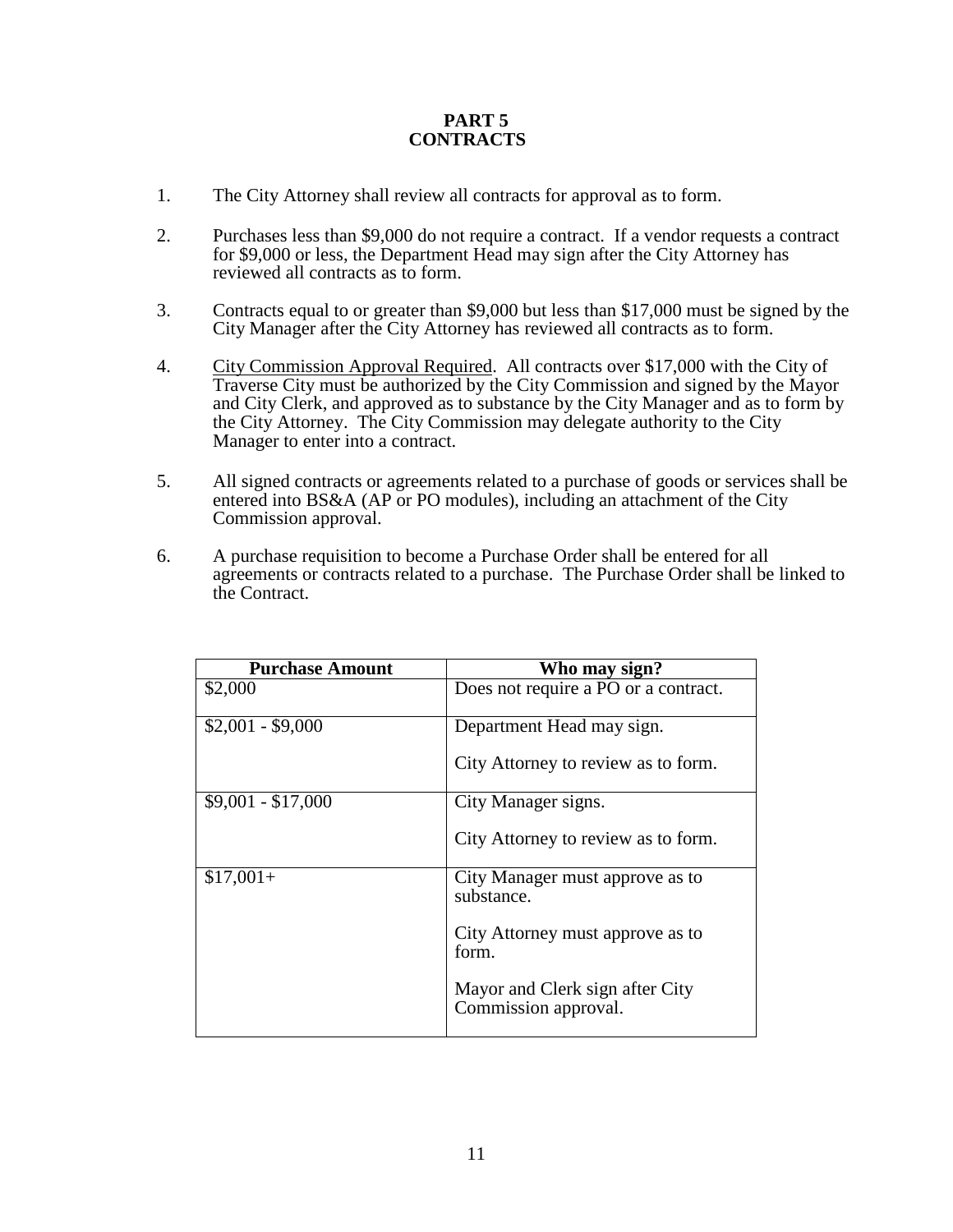#### **PART 6 PAYMENT PROCESSING**

1. Payment from Invoices Only. The City Treasurer will make payment only upon receipt of an "invoice." No payment shall be made from a "statement."

2. Invoices for Purchase Orders. Individual purchases over \$2,000 or cumulative invoices across all City departments over \$9,000 shall be paid from a Purchase Order. Invoices will be electronically routed for approval through BS&A AP.

3. Invoices for Contracts. Invoices received pursuant to contracts shall be submitted with a Purchase Order number.

4. Payment. Upon receipt of the appropriate documents, the City Treasurer shall verify the availability of funds and electronically route the invoice for approval in BS&A to the City Clerk for final approval. Once approved by the City Treasurer and City Clerk, the City Treasurer will make the payment.

5. Special Check Handling. Special check handling presents a risk and should be rare. Checks should be mailed directly to the payee by the Treasurer's Office. Electronic payments may be made after verification with the vendor. Special check handling requires approval by the City Treasurer.

6. Sales Tax. The City is exempt from Michigan sales tax and federal excise taxes, but individual employees are not. Therefore, any employee who purchases on behalf of the City utilizing their private funds will not be reimbursed for any sales/excise tax. If the City does not have an existing tax-exempt credit account with a particular vendor, Department Heads should contact the City Treasurer's office, who will attempt to establish one. The City Treasurer's office can provide the necessary exemption documents to any vendor upon request.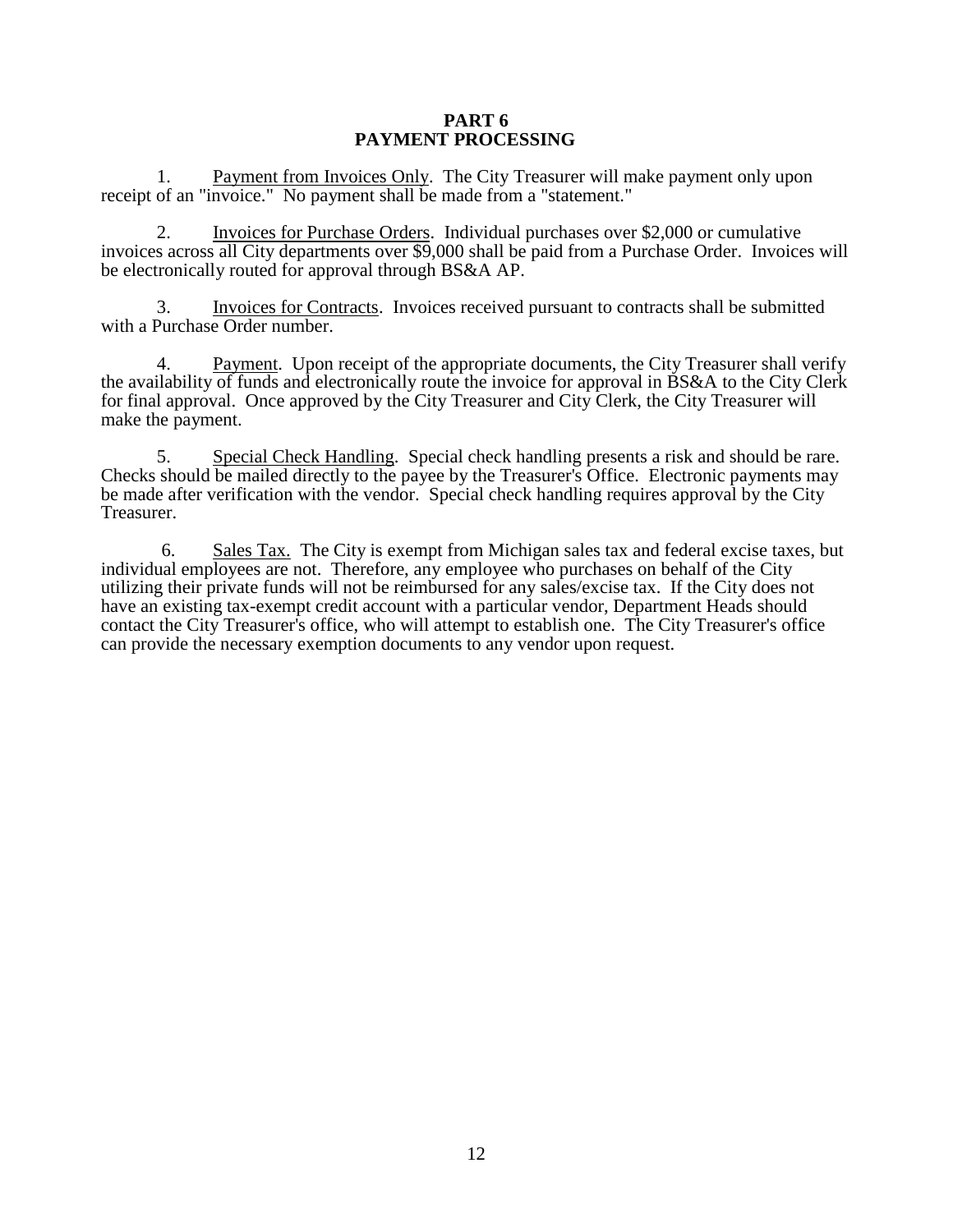#### **PART 7 BS&A SOFTWARE ADMINISTRATION**

The City utilizes BS&A software for the purpose of operating accounting and payroll capabilities. BS&A software requires individual employees to possess system administrator rights. The employees designated as system administrators have the ability to assign sign-in credentials to other City employees, designate approval paths and overrides, as well as to set process and policy specifications for purposes of using the BS&A software. The City Charter requires that all financial disbursements be first approved by the City Treasurer, with final approval given by the City Clerk. This Charter-imposed requirement that each expenditure of the City be approved by both the City Treasurer and the City Clerk is a necessary and important check and balance on the financial controls of the City. To maintain the check and balance, the following processes shall be followed:

- 1. BS&A System Administrators shall be the City Treasurer and City Clerk.
- 2. Standards for BS&A access privileges shall be made by the City Manager.
- 3. The BS&A approval process shall be designed so that all approvals of expenditures shall be authorized by both the City Treasurer and the City Clerk, with final authorization to be completed by the City Clerk, as required by the City Charter.
- 4. A current listing of all employees' access credentials, security settings, and program setup options is stored in BS&A and available upon request of the City Manager or City Attorney.
- 5. An audit log for all transactions, security settings, and program setup options is stored in BS&A and available upon request of the City Manager or City Attorney.
- 6. In the event an expenditure is made without the approval of the City Treasurer and the City Clerk as required by this Policy, the City Attorney shall be notified immediately.
- 7. This Policy shall be provided to all employees who have access to the BS&A system.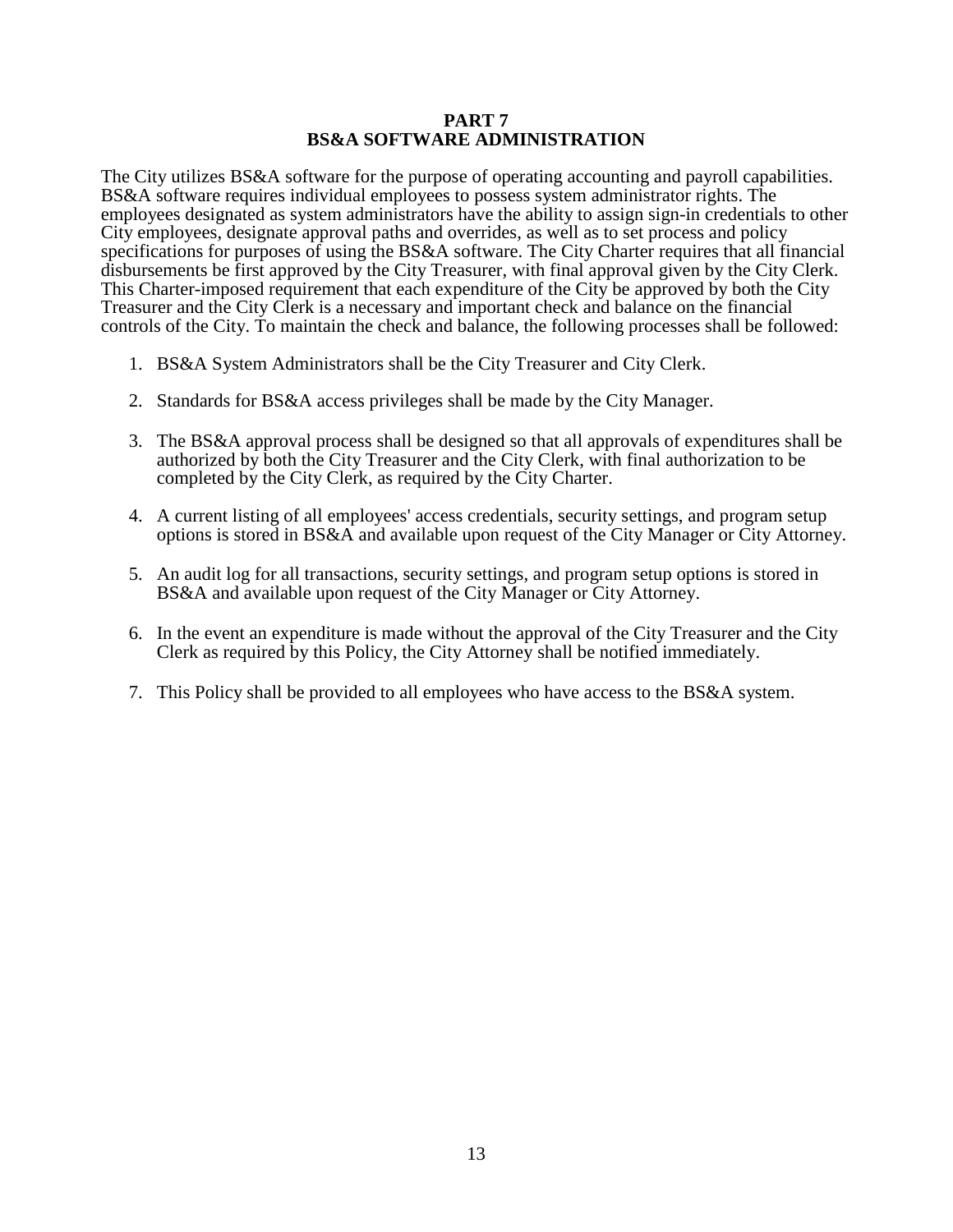### **PART 8 GREEN PURCHASING**

#### **Mission**

Traverse City's Green Purchasing Policy demonstrates our commitment to environmental sustainability. By purchasing "Green" products, the City will lead the way in playing a significant role in the development of environmental sustainability in the local community.

#### **Goals**

The City will strive to balance environmental and fiscal responsibilities in making Green Purchasing decisions. We will promote the purchase of products with the highest percentage of recycled content available, provided that the products meet acceptable use and performance standards.

### **The Importance of Green Purchasing**

Sustainable development involves using the Earth's natural resources (i.e., both renewable and nonrenewable resources) to fulfill our present needs without affecting the needs of the next generation. "Green Purchasing" is an important element to achieve sustainable development. Consequently, when one considers buying something, he/she should think about the adverse environmental impacts associated with the product during its full life cycle.

However, environmentally preferable products are sometimes more expensive to purchase than alternative products. This circumstance can discourage green purchasing by consumers seeking lower costing products without significant environmental benefits. Nevertheless, buying "greener products" doesn't necessarily mean paying more, especially when other cost factors are considered. It is important to recognize and appreciate that proper and effective green purchasing doesn't simply lead to environmental benefits, but also helps purchasers reduce full life-cycle costs and thus save money. For practitioners, another significant benefit of green purchasing is the major contribution its adoption and application can make to the establishment and demonstration of a broader overall Corporate Social Responsibility (CSR) strategy and image.